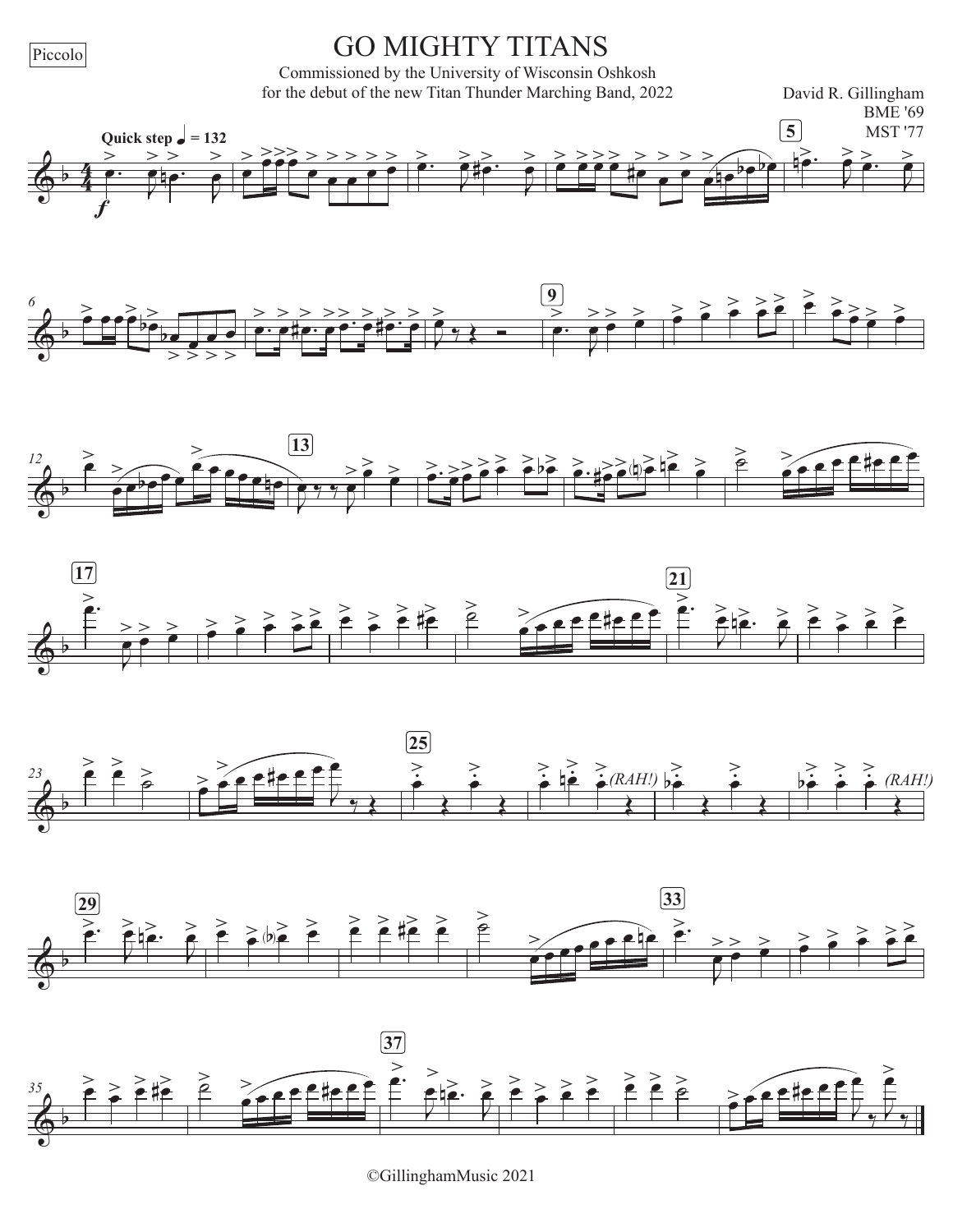B<sub>b</sub> Clarinet 1

## **GO MIGHTY TITANS**

Commissioned by the University of Wisconsin Oshkosh for the debut of the new Titan Thunder Marching Band, 2022

David R. Gillingham **BME** '69 **MST '77** 















©GillinghamMusic 2021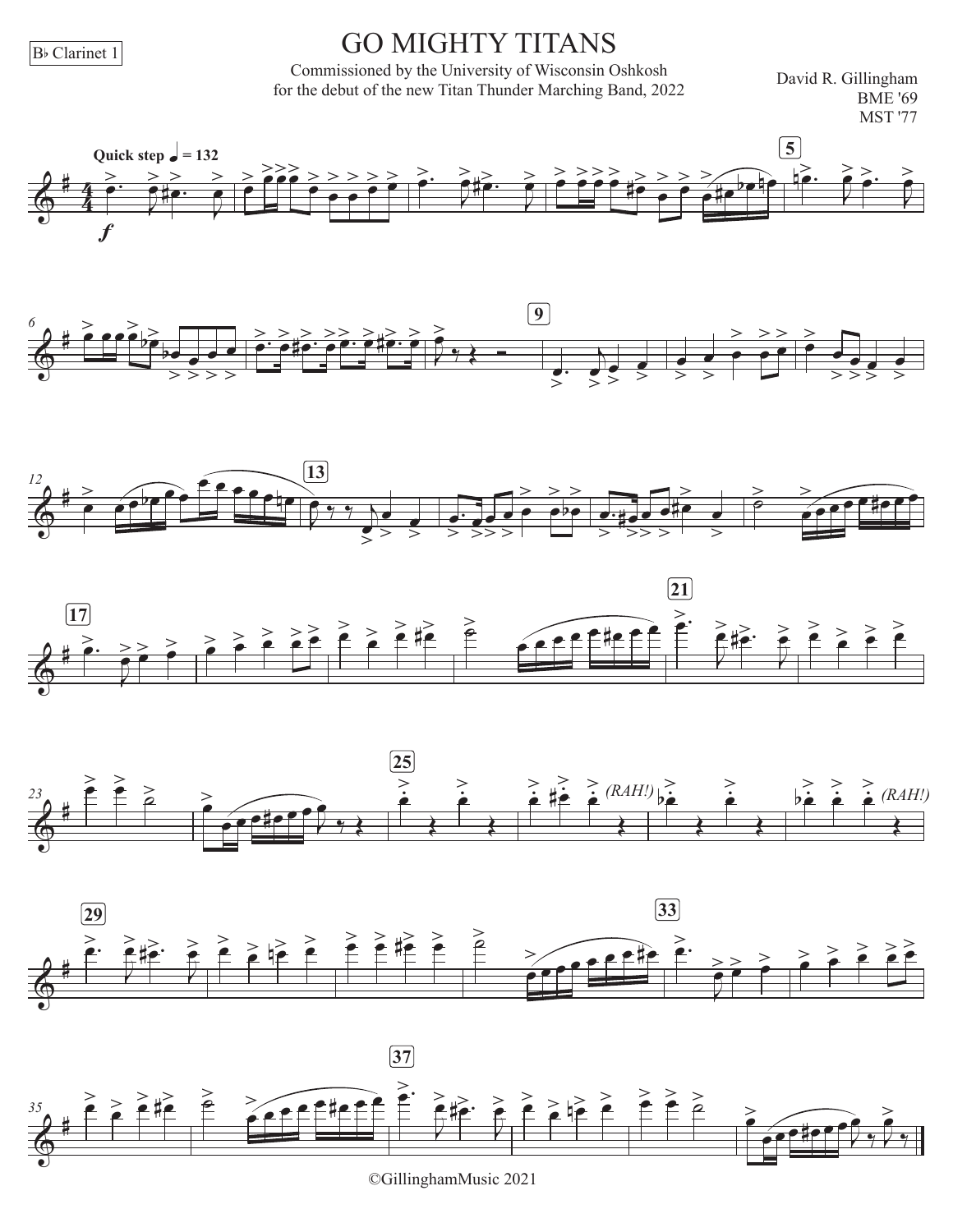Alto Sax. 1

## **GO MIGHTY TITANS**

Commissioned by the University of Wisconsin Oshkosh<br>for the debut of the new Titan Thunder Marching Band, 2022

David R. Gillingham **BME '69** 















©GillinghamMusic 2021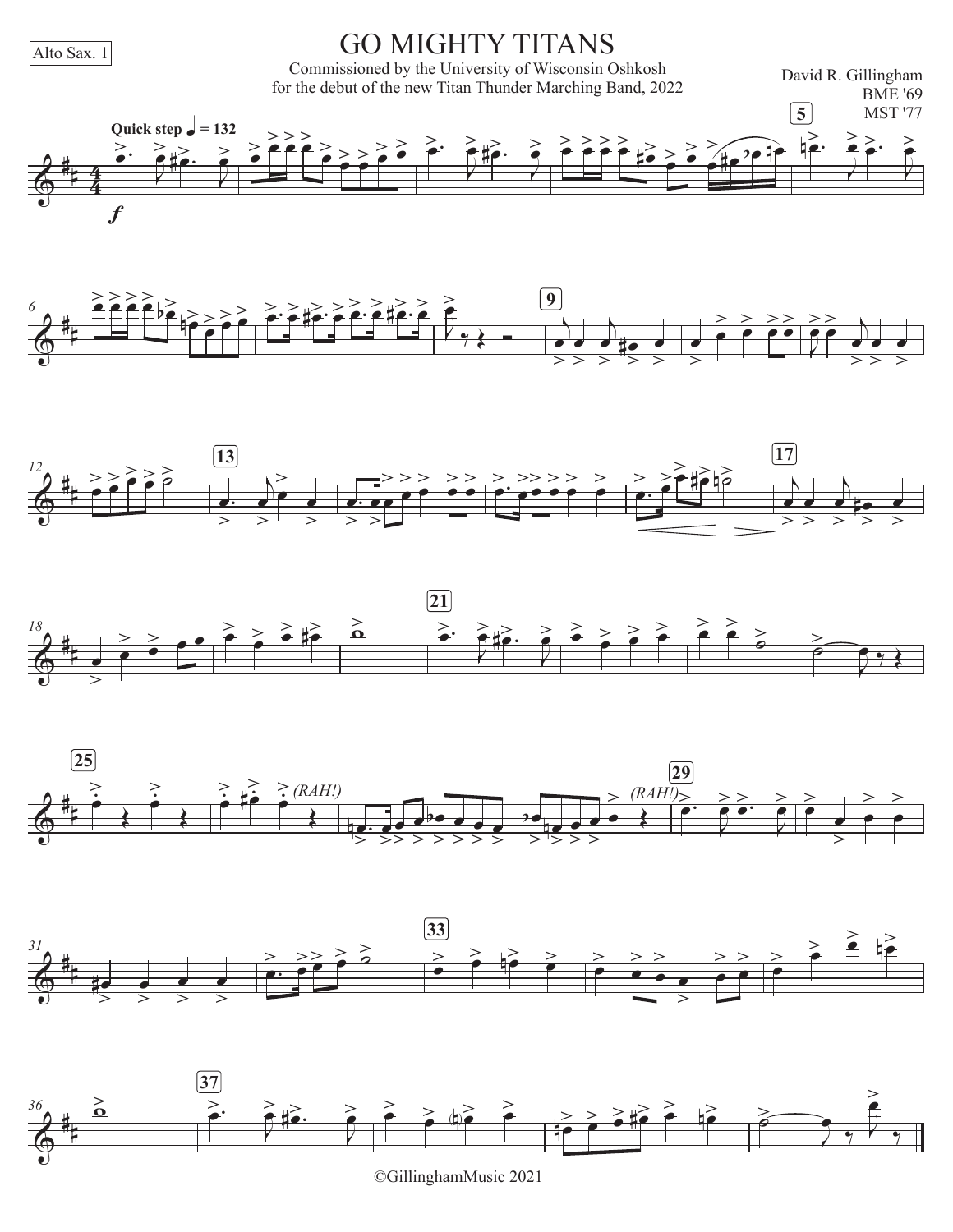Tenor Sax.

**GO MIGHTY TITANS** 

Commissioned by the University of Wisconsin Oshkosh for the debut of the new Titan Thunder Marching Band, 2022

David R. Gillingham **BME '69 MST '77** 















©GillinghamMusic 2021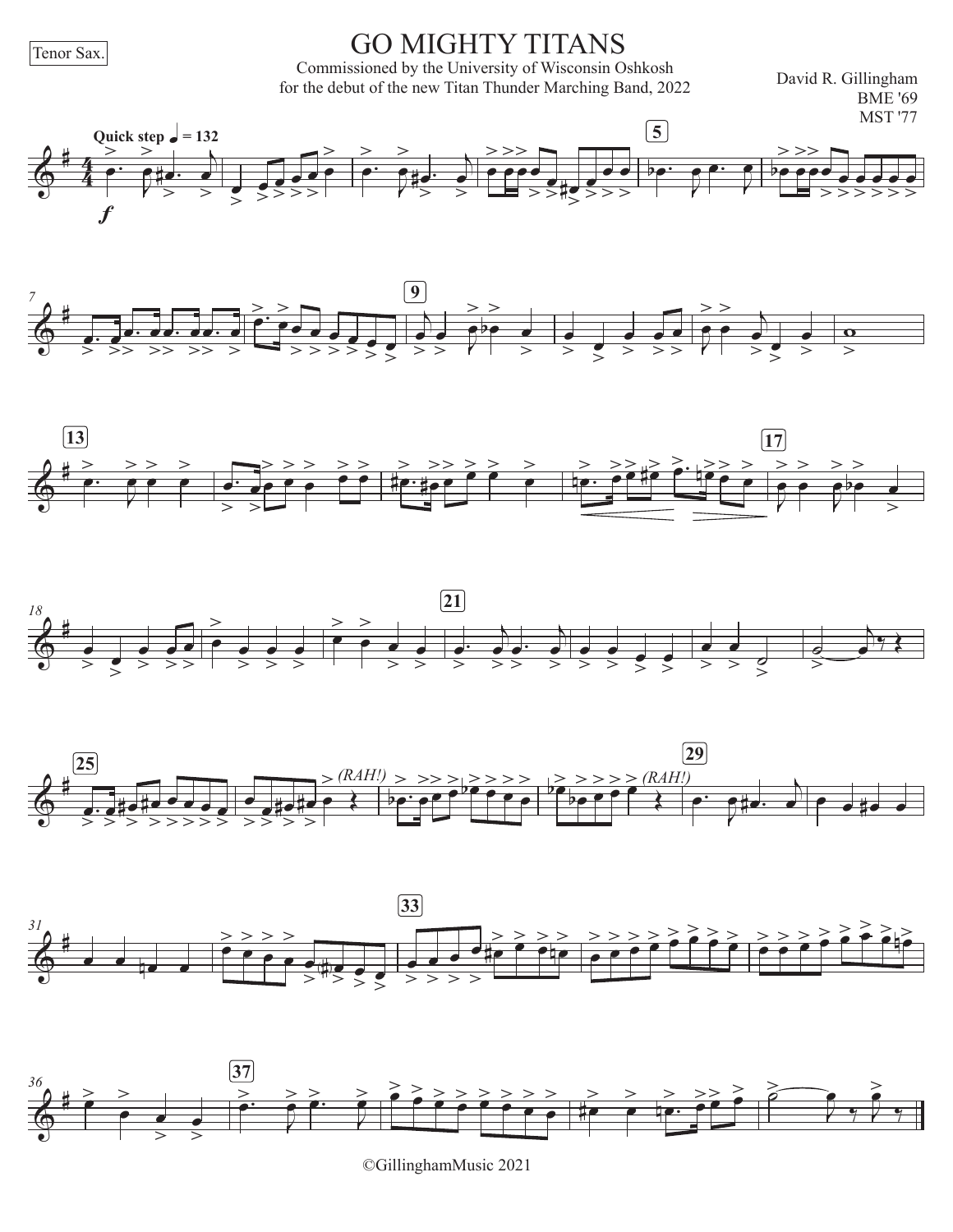BbTrumpet 1

#### GO MIGHTY TITANS

Commissioned by the University of Wisconsin Oshkosh for the debut of the new Titan Thunder Marching Band, 2022

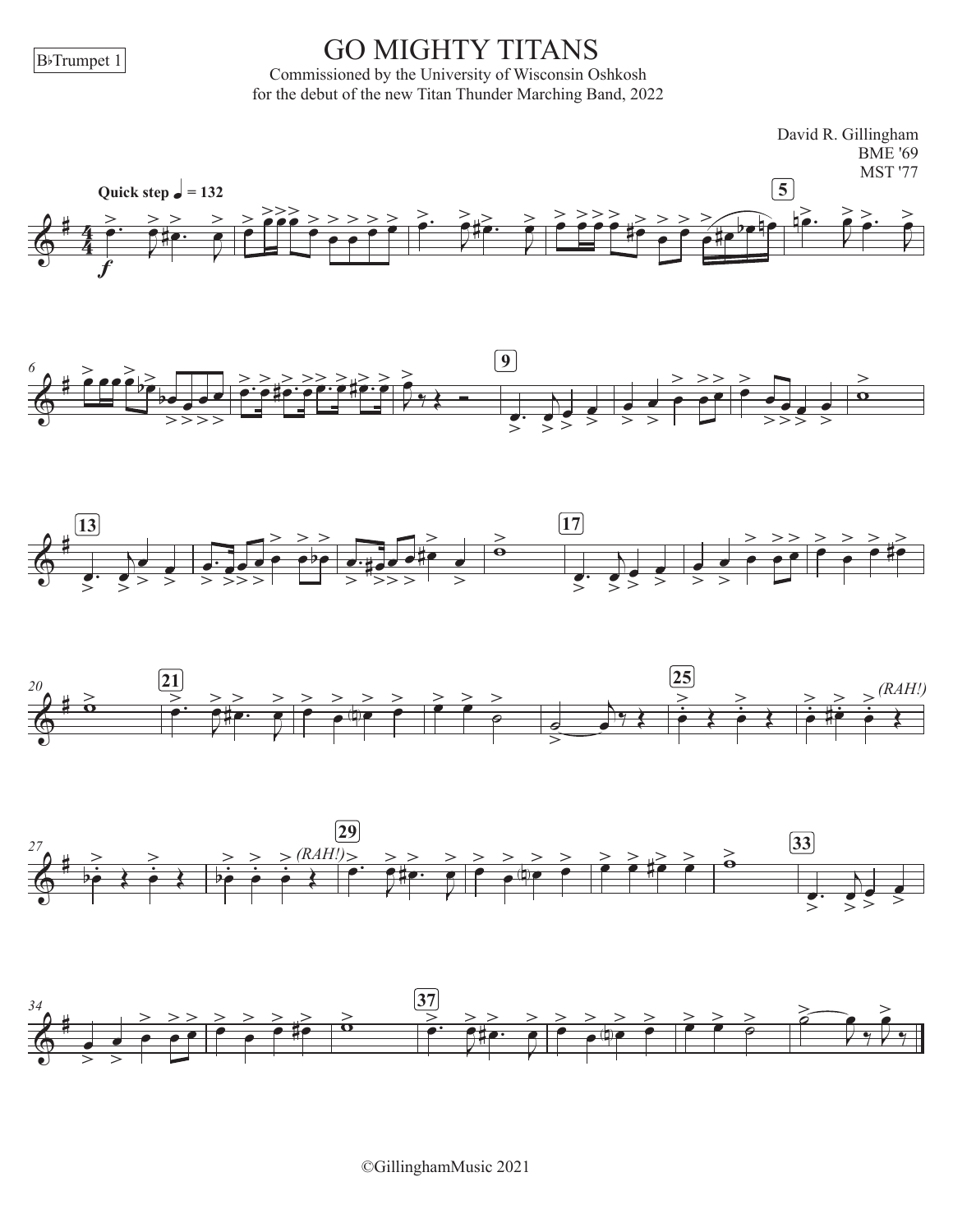$F$  Horn 1

## **GO MIGHTY TITANS**

Commissioned by the University of Wisconsin Oshkosh for the debut of the new Titan Thunder Marching Band, 2022

> David R. Gillingham **BME '69 MST '77**











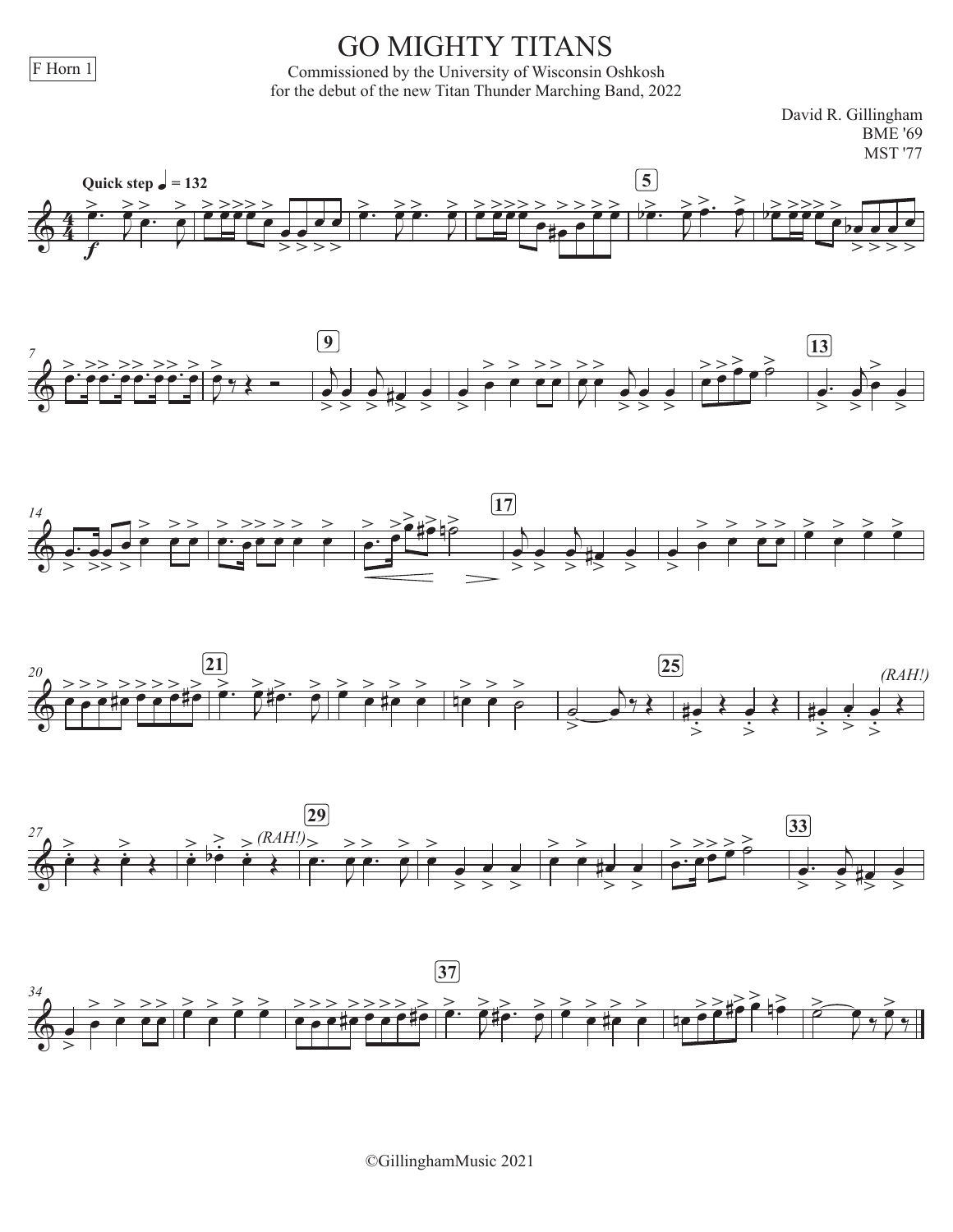Trombone 1

# **GO MIGHTY TITANS**

Commissioned by the University of Wisconsin Oshkosh for the debut of the new Titan Thunder Marching Band, 2022













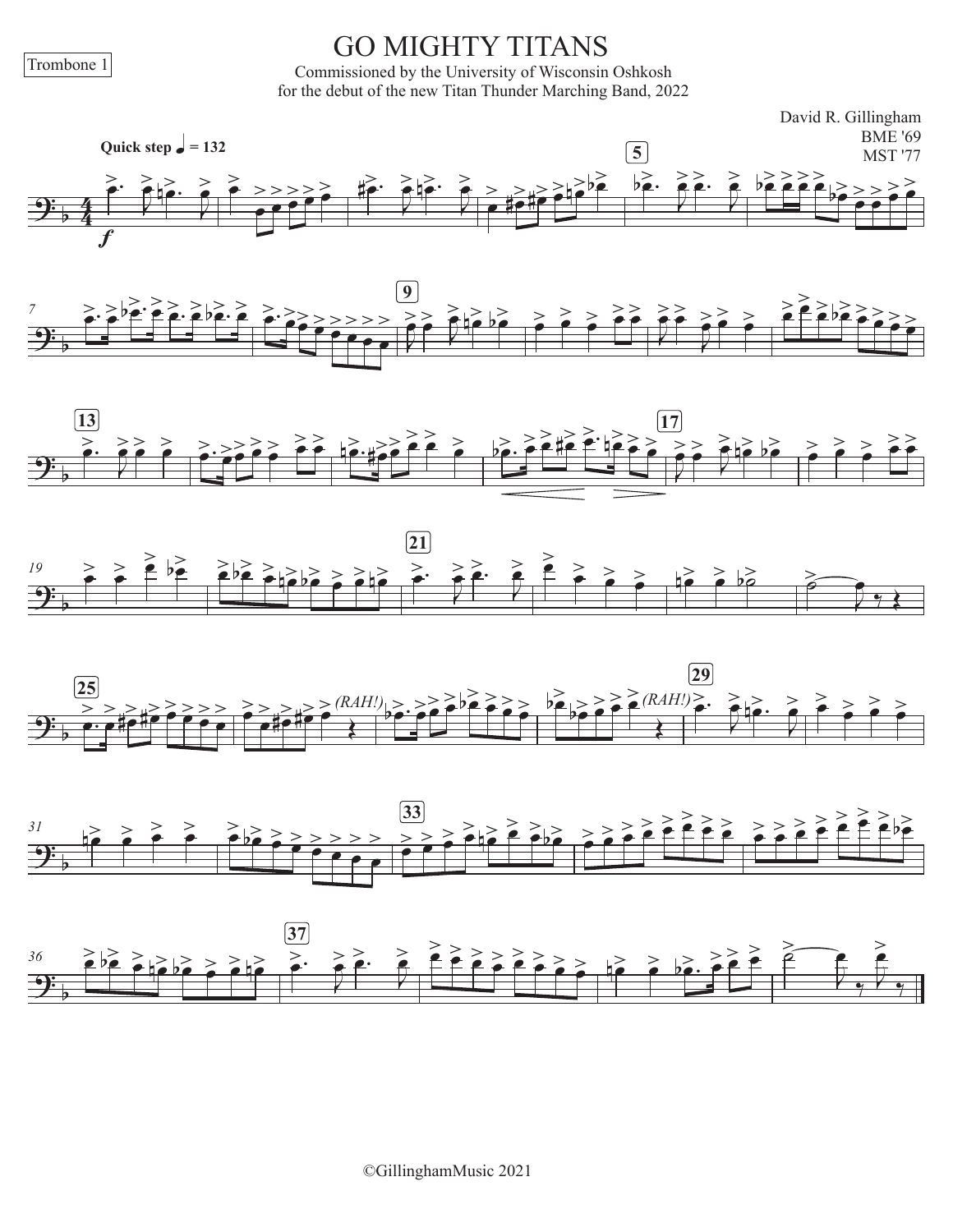# **GO MIGHTY TITANS**

Commissioned by the University of Wisconsin Oshkosh<br>for the debut of the new Titan Thunder Marching Band, 2022













Baritone